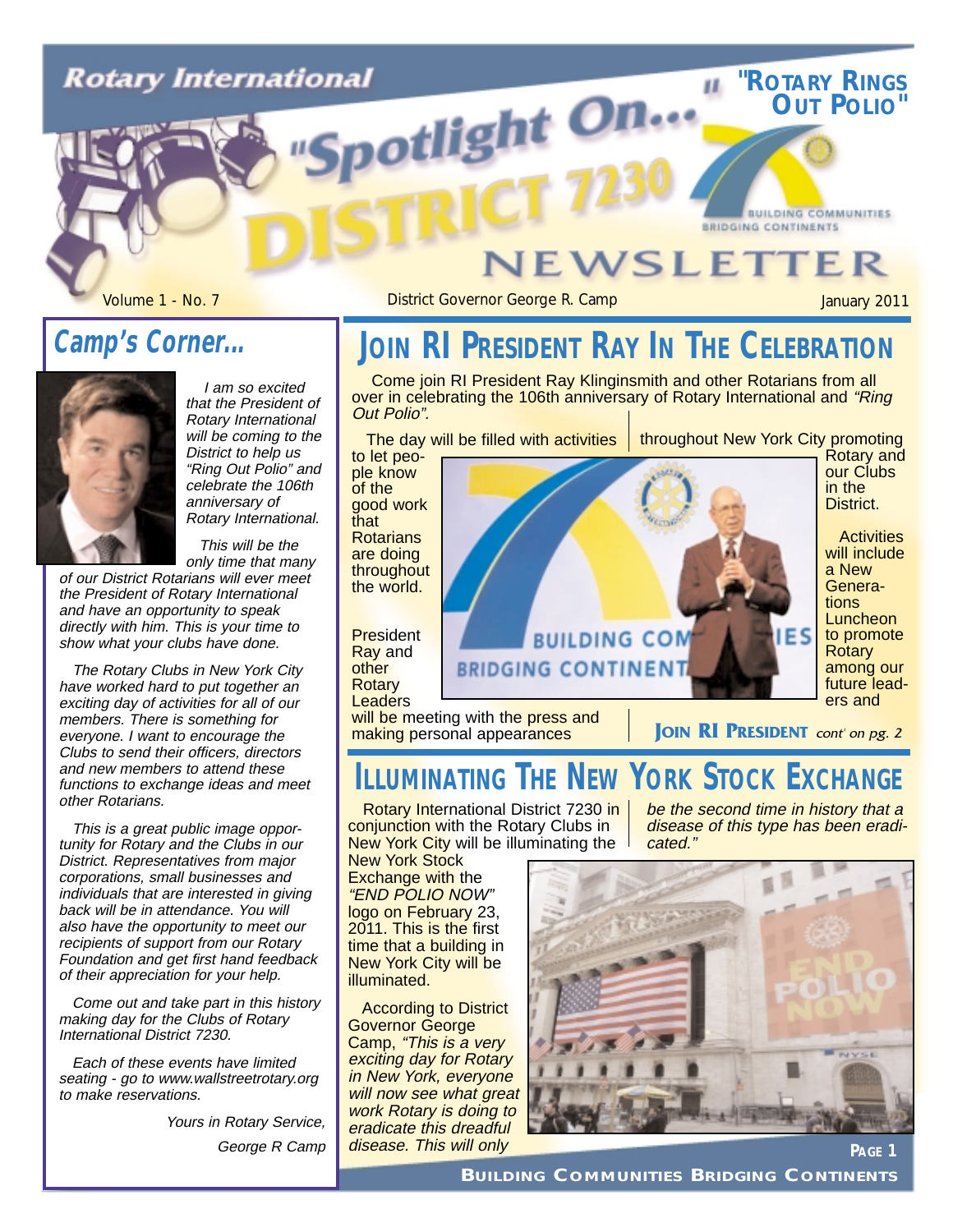#### **WALL STREET RINGING THE BELL JOIN RI PRESIDENT** cont' from pg. 1



Lisbon and Paris will also ring closing bells. (See flags left)

This is the first time that this will be done in honor of the work that Rotarians are doing to eradicate Polio throughout the world. This is made possible by Sanofi-Aventis the holder of the patent on the polio vaccine. We want to thank them for making this possible and for their contribution to the eradication of polio.

Come join us on February 23rd in front of the New York Stock Exchange at 5:00pm and be part of this historic event. (See schedule of events on page 4.)

potential members.

Members of Interact, Rotaract, GSE Teams along with young Rotarians and young-atheart Rotarians will celebrate our Fifth Avenue of Service.

Rotarians will ring the closing bell at the New York Stock Exchange and will be lighting the Building with the End Polio Now logo.

There will be a VIP Reception followed by a Reception/Cocktail Buffet at which time you can meet the President up-close-and personal.

For more information go to www.wallstreetrotary.org and register for these events.





## **NEW GENERATIONS**

The commitment to getting youth and young adults actively involved in Rotary was strengthened in April when representatives at the Council on Legislation approved New Generations as the Fifth Avenue of Service.

RI President Ray Klinginsmith says the new Avenue

**AOTAR** 

 $E \times C$ 

of Service improves the value of youth programs and their impact on Rotary's future.

"The Council wanted to be sure New Generations programs



were given adequate attention by clubs," says Klinginsmith. "Rotarians just want to be up front and recog-

nize the importance of these programs. New **Generations** isn't just important to the future of Rotary but also our communities and the world."

> New **Generations Service** acknowledges the positive



tional service, and exchange programs that

change implemented by youth and young adults involved in leadership development activities, community and interna-

enrich and foster world peace and cultural understanding. Programs include RYLA, Rotaract, Interact, and Rotary Youth Exchange.

#### **Welcome Back Hedy**

We would like to welcome back Hedy Marin-Manzke, our Newsletter Publisher who has been recovering from a complete hip replacement. She is slowly moving, but as usual, faster than most. She says everything will be back to normal within a few months. The December Newsletter

rotary7230hedy@earthlink.net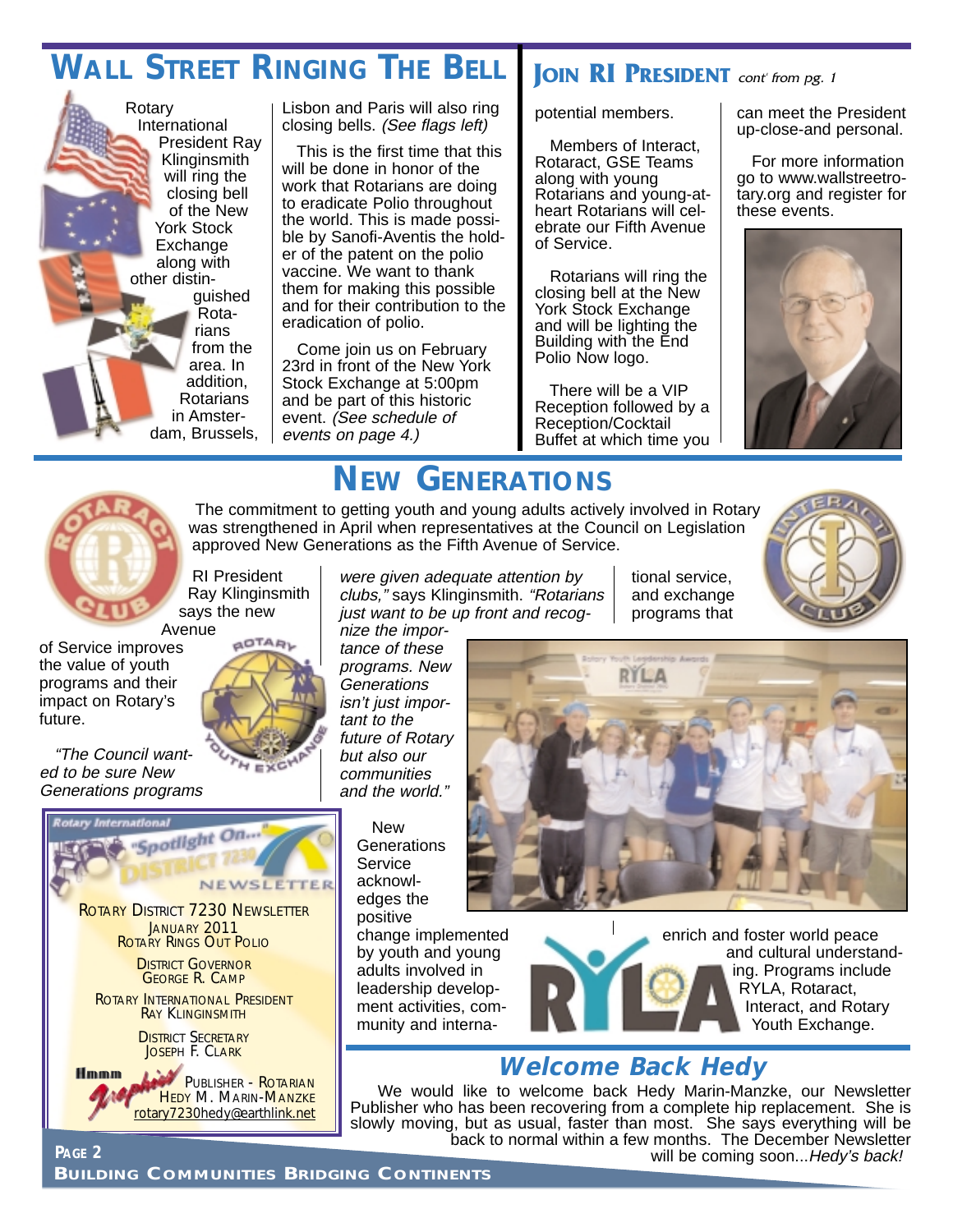### **SPOTLIGHT ON: RAY KLINGINSMITH, RI PRESIDENT 2010-2011**

nor and as chair of the 1998 Council on Legislation in New Delhi and the 2008 Los **Angeles Convention** Committee. He was a member of the RI Board of Directors for 1985-87 and chaired its executive committee in 1986-87. Klinginsmith

Ray Klinginsmith, who now operates a law office, served as an elected county commissioner from 2001 to 2004. He has been a director of the Macon Atlanta State Bank since 1971 and president of the Chariton Valley Association for Handicapped Citizens since 1982. He and his wife, Judie, have two children and three grandchildren.

A Rotarian since 1961, Klinginsmith has served Rotary as district gover-



joined The Rotary Foundation Trustees in 2002, serving as vice chair in 2005-06, and was a member of the Future Vision Committee from 2005 to 2008.

Klinginsmith, a Major Donor, is a recipient of the Foundation's Citation for Meritorious Service and Distinguished Service Award.

In addition, Klinginsmith has earned many honors in his community, including the Parent/Caretaker Award from the Missouri Planning Council for Developmental Disabilities; the Thomas D. Cochran Award for Community Service, an annual statewide award by the Young Lawyers Section of the Missouri Bar; and the Silver

Beaver Award from the Great Rivers Council of the Boy Scouts of America, of which he is a former member of the executive board.



#### **POLIO PLUS OVERVIEW**



Polio eradication is within our grasp. But if we don't eradicate the disease now, the risk of crippling and deadly polio

outbreaks will cost an estimated US\$ 10 billion over a 20-year period to maintain polio cases at current levels and it would lead to 200,000 to 250,000 polio cases per year result-

root it out once and for all. It is a win-

dow of opportunity of historic proportions. Your contribution will help Rotary has raised \$162 million of the \$200 million to match \$355 million in chaldeveloping countries, where polio



continues to infect and paralyze children, robbing them of their futures and compounding the hardships faced by their families.



ing in an estimated four million paralyzed children.

After 20 years of hard work, Rotary and its partners are on the brink of eradicating this tenacious disease, but a strong push is needed now to

The resulting \$555 million will directly support immunization campaigns in

lenge grants received from the Bill & Melinda **Gates** Foundation.



Rotary. Humanity in motion. www.retary.org



As long as polio threatens even one child anywhere in the world, children everywhere remain at risk. (See photo left) The stakes are that high.

**PAGE 3**